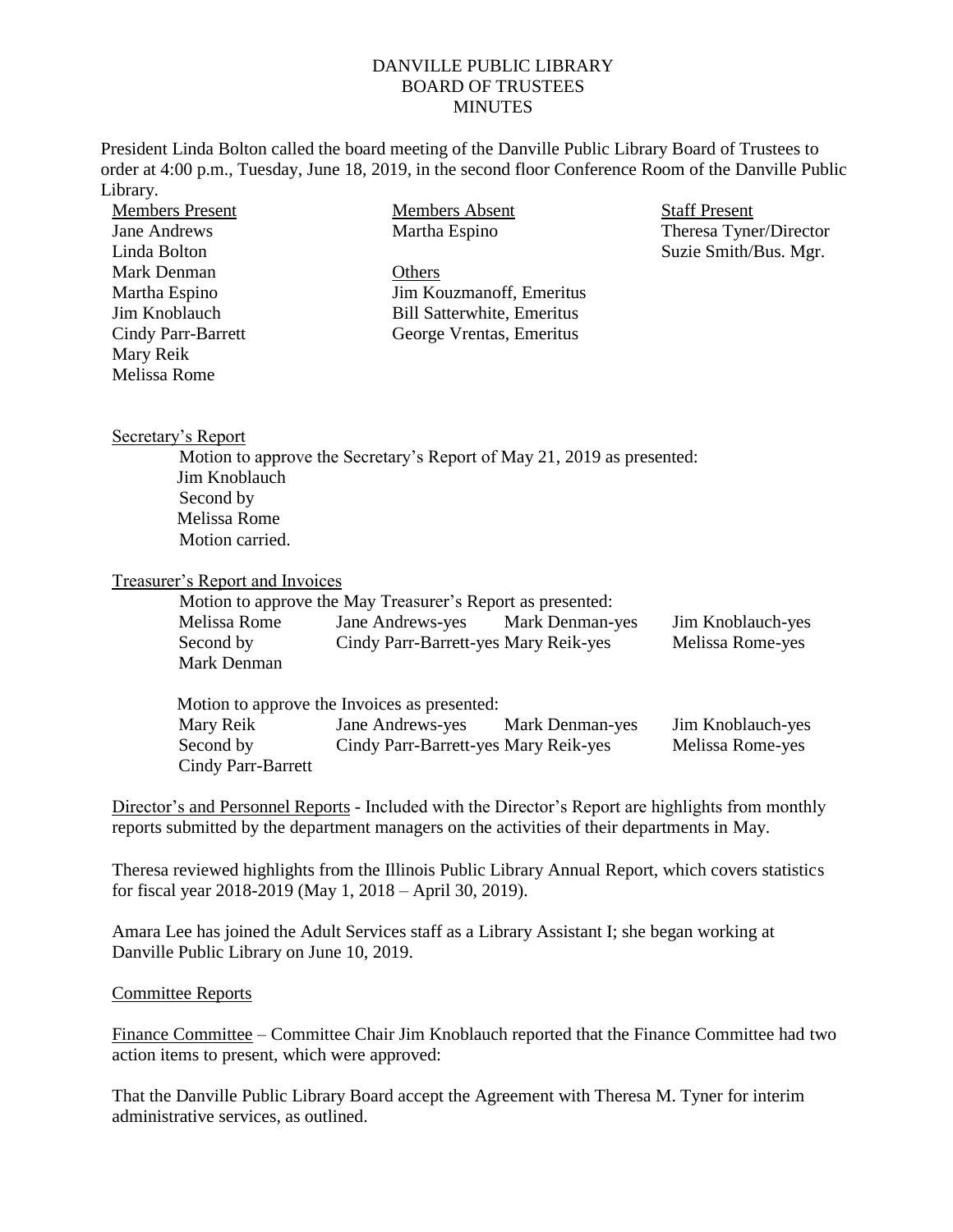| Motion to approve as presented: |                                      |                 |                   |
|---------------------------------|--------------------------------------|-----------------|-------------------|
| Melissa Rome                    | Jane Andrews-yes                     | Mark Denman-yes | Jim Knoblauch-yes |
| Second by                       | Cindy Parr-Barrett-yes Mary Reik-yes |                 | Melissa Rome -yes |
| Jane Andrews                    |                                      |                 |                   |

That the Library Board authorize the Business Manager to transfer necessary funds from the General fund to the FICA and IMRF funds to cover FICA and IMRF expenses until the first tax distribution is received, at which time the money will be repaid to the General fund.

Motion to approve as presented:

Mark Denman Jane Andrews-yes Mark Denman-yes Jim Knoblauch-yes Second by Cindy Parr-Barrett-yes Mary Reik-yes Melissa Rome -yes Cindy Parr-Barrett

The Finance Committee's next meeting is Tuesday, July 16, 2019, at 3:45 p.m. in the second floor conference room.

Building Committee – Committee Chair Jim Knoblauch reported that the Building Committee meeting did not meet this month.

The committee's next meeting is Tuesday, August 13, 2019, at 4:15 p.m. in the second floor conference room.

Policy Committee – Committee Chair Cindy Parr-Barrett reported that the committee had seven action items to present, which were approved.

That the Danville Public Library Board approve revising Code 1624: Annual Transfer of Funds to allow for Copy Revenues from the General Fund to be transferred in May instead of April.

Motion to approve as presented: Jim Knoblauch Second by Mary Reik Motion carried.

That the Danville Public Library Board approve revising Code 3320: Non-resident Patrons to include non-resident leaseholders and to allow anyone residing with a non-resident local property owner or lessor to obtain a library card.

Motion to approve as presented: Melissa Rome Second by Jim Knoblauch Motion carried.

That the Danville Public Library Board approve revisions to Code 3330: Fines and Fees, including removing fines for computer software, adding fines for tablet loans to teens, and clarifying language.

Motion to approve as presented: Mark Denman Second by Jane Andrews Motion carried.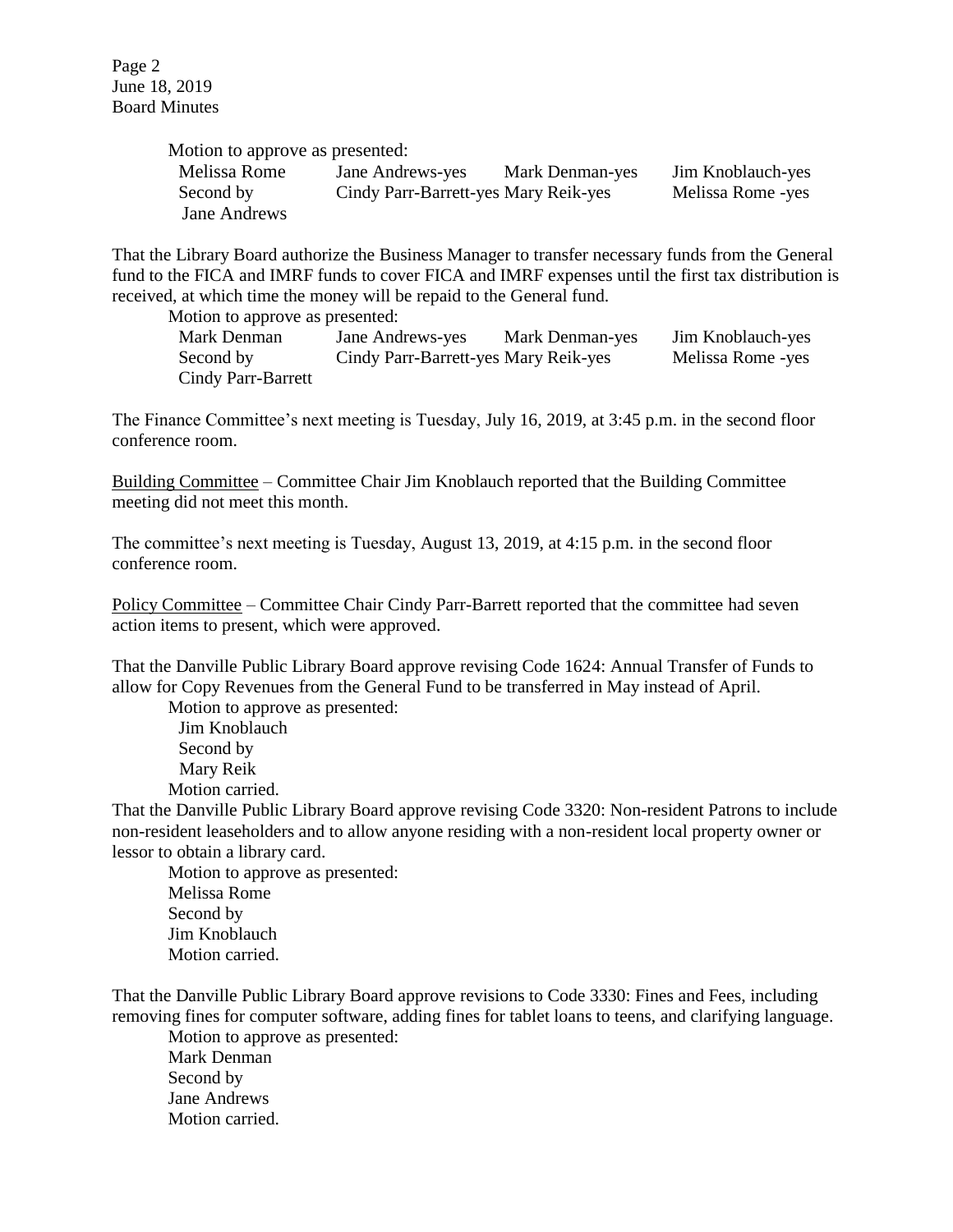Page 3 June 18, 2019 Board Minutes

That the Danville Public Library Board approve revisions to 3540: Loan Periods and Limits on Library Materials that set out parameters for tablet loans to teens.

Motion to approve as presented: Jim Knoblauch Second by Melissa Rome Motion carried.

That the Danville Public Library Board approve changes to Code 3582: Social Media, which addresses the purpose and use of the library's social media sites.

Motion to approve as presented: Mary Reik Second by Melissa Rome Motion carried.

That the Danville Public Library Board approve changes to bring up to date Code 5390: Military Leave, which addresses military leave for employees.

Motion to approve as presented: Melissa Rome Second by Jane Andrews Motion carried.

That the Danville Public Library Board approve the removal of Code 3550: Audiovisual Materials and Equipment, which contains information already covered in other policies.

Motion to approve as presented: Jim Knoblauch Second by Mary Reik Motion carried.

The Policy Committee's next meeting is Tuesday, July 9, 2019, at 4:15 p.m. in the second floor conference room.

Technology Committee – The Technology Committee had no action items to present. The committee has no scheduled meetings at this time.

Old Business – There was no old business.

New Business - Library Director Search Committee – Prior to the meeting, Linda Bolton contacted Mark Denman and Jane Andrews to ask if they would serve on the Library Director Search Committee; they are willing to do so. Linda asked for a motion to form a Library Director Search Committee with her, Mark and Jane as the members.

Motion to approve as presented: Melissa Rome Second by Jim Knoblauch Motion carried.

Closed Session – There was no need for a closed session.